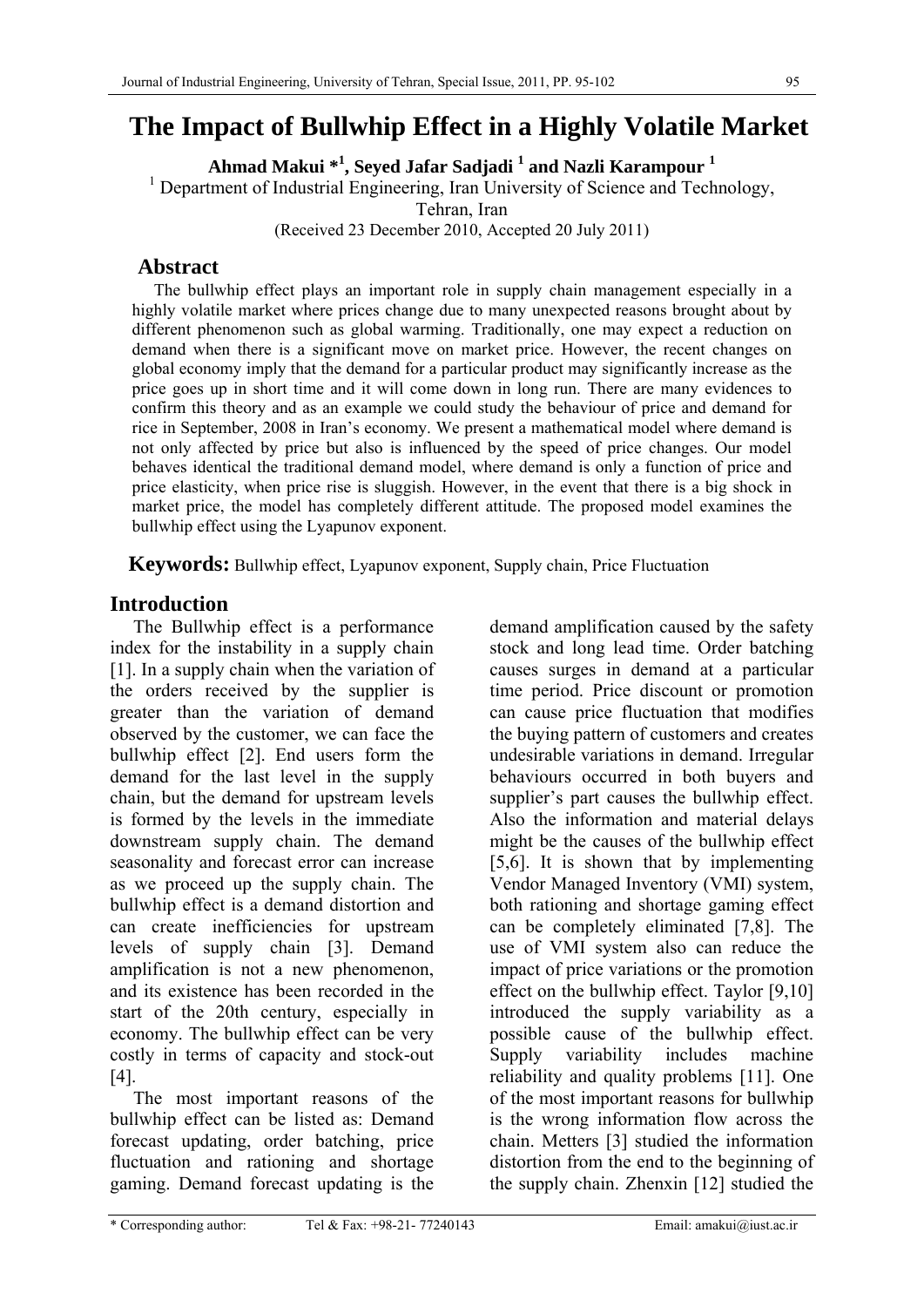effects of the information sharing among the participants in the supply chain. To reduce the negative effect of the bullwhip effect, Lee [13] categorize the topics as follows,

- 1) Reducing the information distortion from the end to the beginning of the supply chain.
- 2) Information sharing among the participants for the supply chain.
- 3) Introducing distributed controls among the supply chain, and reducing the uncertainty.

 Geary [4] introduced 10 principals about bullwhip reduction: control system principle, time compression principle, information transparency principle, echelon elimination principle, synchronization principle, multiplier principle, demand forecast principle, order batching principle, price fluctuation principle and gaming principle. Lu [14] studied a nonlinear model for the bullwhip effect for order up to policy based on demand signal policy and analyse the complexity of the bullwhip effect in a supply chain. Miragliotta [15] have a complete review on bullwhip effect literature. Based on this review, some conclusions about the opinions of two schools of thoughts are extracted. The system thinking school views the bullwhip effect as an irrational reaction to a complex system and suggests teaching and training. On the other hand, the operations managers school, views the bullwhip effect as rational reaction to isolated and well perceived factors. Ozelkan [16] analysed the impact of procurement price variability in the upstream for a supply chain on the downstream retail prices. They used a game theory framework to model a serial supply chain and analysed the price variability which occurred in the upstream of the supply chain and showed that this variability could be amplified under some certain scenarios. Because of the reverse direction of price variability, compared to the direction of bullwhip effect in order variability, they named it reverse bullwhip effect in pricing (RBP). In RBP it is assumed that by augmenting the price, the demand will be diminished [16]. Ma [17] studied the behaviour of a supply chain system with a retailer and customer. In their model, a discount rate is offered by the retailer when the demand increases based on a basic level. Their analysis shows a chaotic behaviour and the bullwhip effect in the supply chain. Pan and Sinha [18] consider financial markets as complex systems in non-equilibrium steady state that one of whose most important properties is the distribution of price fluctuations. They show that the price fluctuations in the Indian stock market have a distribution that is identical to that observed for developed markets (*e.g.*, NYSE). They represent the selforganization of price fluctuation distribution in stock market as an important component of complex systems. There are many methods to quantify the bullwhip effect [19]. Warburton [20] uses control theory and solves the fundamental differential delay equations for a retailer's inventory reacting to a surge in demand. Bradley [21] develops model to describe the performance of supply chains based on their elasticity's of supply and demand. The model predicts the supply chain's ability to respond to supply interruptions, cost increases, and demand shifts, and can quantify the degree to which it is prone to the bullwhip effect. Hsieh et al [1] apply the bootstrap technique to analyze the bullwhip effect in supply chain. In this paper the method introduced by Makui and Madadi [22] using Lyapunov exponent, have been used. Alexander Mikhailovich Lyapunov [23] introduced a method to measure the rate of convergence between two orbits, one been perturbed. The quantity obtained, named Lyapunov exponent gives important information on the system's behaviour. When Lyapunov exponent is less than zero, this means that the system is insensitive to initial conditions, a value greater than zero means that the system tend to go away from the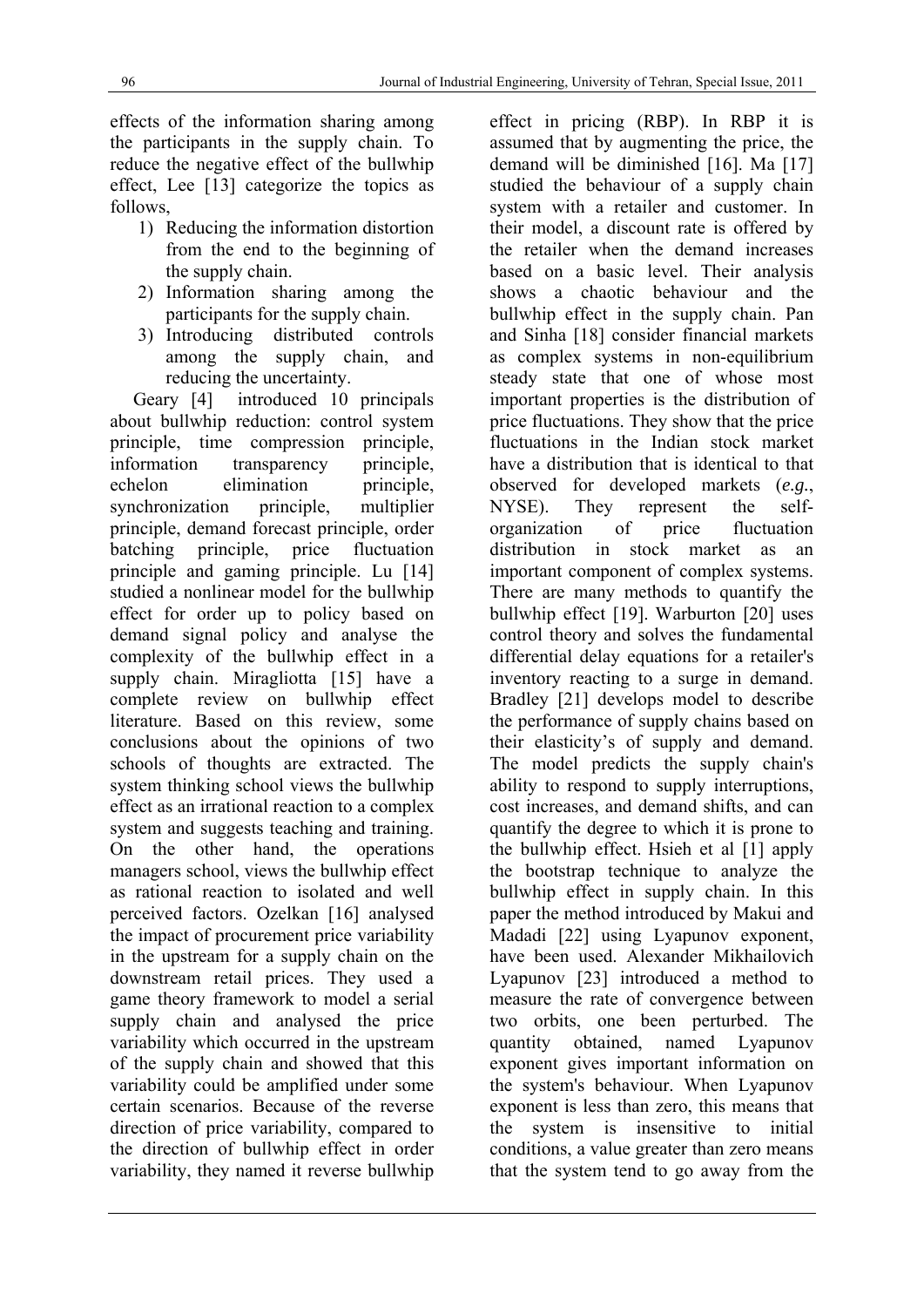stable attractor and has a sensitive dependence on initial conditions.

### **Problem statement**

 Raisudin and Bernard [24] have a study on rice price fluctuation in Bangladesh. They examine the sources and extend of rice price variability in Bangladesh and provide a framework for the implementation of an effective and simple mechanism to limit the variability in future. In their report the main causes of variation are shown to be the interactions between demand, supply and import. In the September 2008, the rice market in Iran faced a new phenomenon. As suggested in the literature, by augmenting the price of a good, its demand will be diminished. But in a short interval of time, the price of different types of rice rise suddenly and simultaneously the demand of rice rises with a considerable speed. This phenomenon is not consistent with the traditional price and demand elasticity theorems and it becomes our main incentive for this research. Our studies show that the demand for essential and critical goods is not only dependent on the price, but also it has a considerable correlation to the elevation speed of price. It is obvious that the reason can be found in psychological behaviours of customers. In this situation, a new mathematical function is developed to simulate the relation between demands, price and the speed of price elevation. When the price elevation speed is low or zero, the proposed function's behaviour is like the classical iso-elastic function and when the price rises, the demand will be diminished. But when the speed is high enough, the behaviour of the proposed function becomes different from classical one. When the price rises, the demand also rises.

Consider demand (*D*) for a product which is an exponential function of price (*p*), velocity (*v*) of price with the following function,

$$
D = (ab^p P^v)^* D_0, \qquad (1)
$$

Where *a* and *b* are assumed to be nonnegative arbitrary numbers. The following is an example graph which shows the behaviour of the function,



**Figure 1: The change on price in highly volatile market price** 

With  $a= 8.4341$ ,  $b= 0.874$  and  $v=$ 0.6398. As we can observe, for  $0.1 < p < 5$ , the demand is increasing, but for p>5, the demand begin to diminishes. Now assume v= 0.05 meaning a low speed then the function has different behaviour which is shown in the following graph,



**Figure 2: The price change in sluggish price change** 

 Now consider a simple example where the initial price is  $P_0=1$  and for this price the basic demand is  $D_0=100$ . let a=10 and b=0.1 and v=3. Therefore we have,

| $P=1 \rightarrow$     | $D=100$  |
|-----------------------|----------|
| $P=11 \rightarrow$    | $D=105$  |
| $P=1$ 2 $\rightarrow$ | $D=109$  |
| $P=1.5 \rightarrow$   | $D=106$  |
| $P=1.6 \rightarrow$   | $D=102$  |
| $P=2 \rightarrow$     | $D=80$   |
| $P=2.5 \rightarrow$   | $D=49.4$ |
|                       |          |

 As we can observe, equation (1) is sensitive to the speed of the price variation. This phenomenon causes a secondary event that is the bullwhip effect. The important note is that the reverse pricing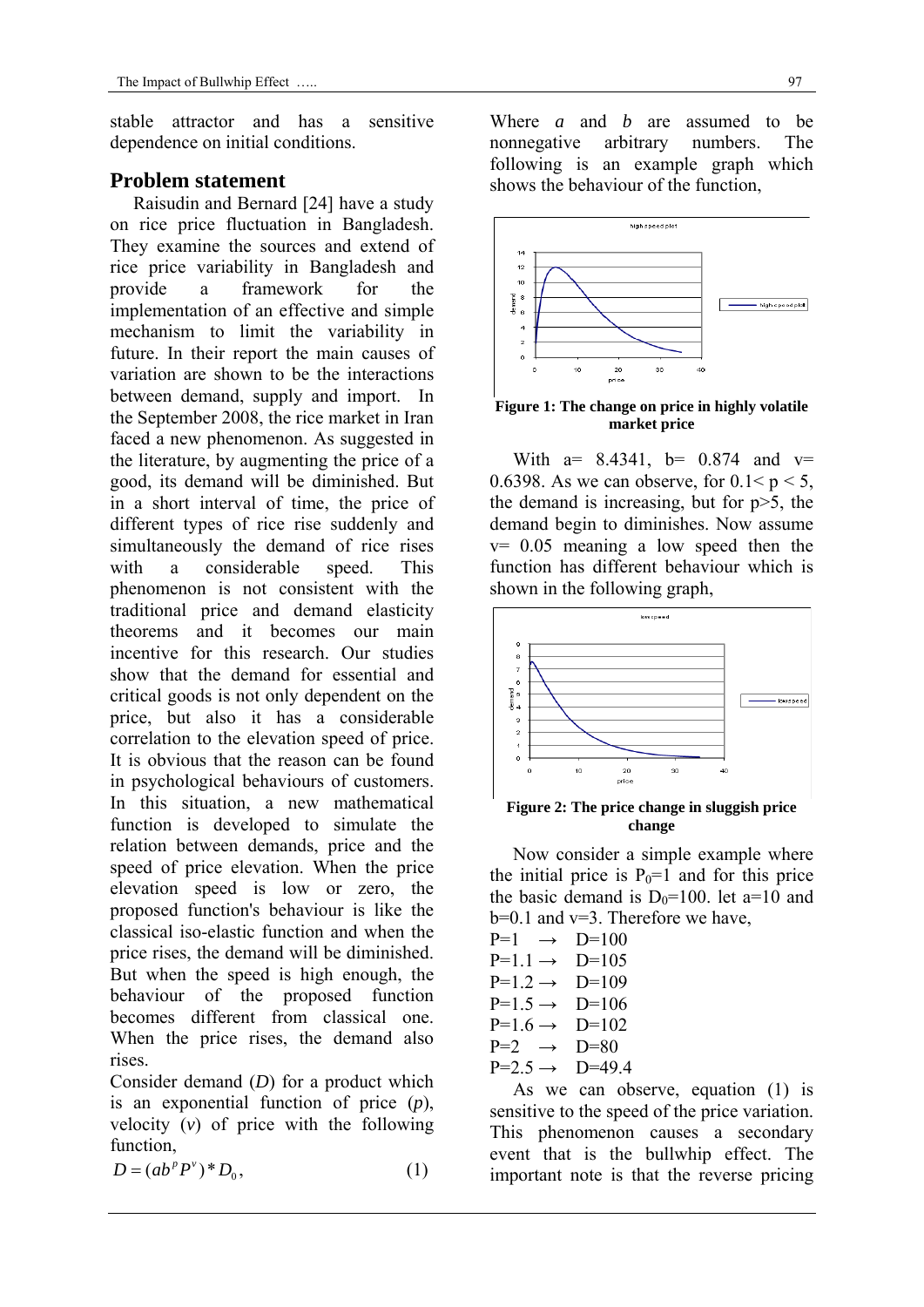effect firstly takes place and then, the bullwhip effect occurs in the supply chain. In the next section we will analyse these effects mathematically.

#### **Mathematical Analysis**

 Assume a supply chain with *N* agents. Let  $q^k$  be the order received by agent  $k$ from the agent  $(k-1)$  and  $L_k$  is the ordering lead time for agent *k*. We assume that the forecasting method is a moving average method with *p=1*. Taylor expresses the following relationship (Taylor, 2000).

$$
\frac{\text{var}(q_k) - \text{var}(q_{k-1})}{\text{var}(q^1) - \text{var}(D)} = \frac{(L_k)^2 + L_k}{(L_1)^2 + L_1}
$$
(2)

The reverse pricing generates the bullwhip in price and its direction is from the end of the chain to the customer. Thus,

$$
D_k = (a.b^p.p^v).D_{k-1}
$$
 (3)

The speed of the price variation in the time interval ∆t is as follows,

$$
v = \frac{p_k - p_{k-1}}{\Delta t} \tag{4}
$$

In the supply chain,  $D_k$  is the order quantity of agent *k*.

$$
q_k = (a.b^{p_k} \cdot p_k^{\frac{p_k - p_{k-1}}{\Delta t}}) q_{k-1}
$$
 (5)

Therefore we have,

$$
q_{k} - q_{k-1} = \text{var}(q_{k}) =
$$
  
\n
$$
q_{k-1}(ab^{p_{k}} \cdot p_{k}^{v_{k}} - 1)
$$
\n(6)

By inference, equation (6) can be written as:<br>  $a_{n-1} = a_{n-1} (a b^{p_{k-1}} n^{v_{k-1}})$ 

$$
q_{k-1} - q_{k-2} = q_{k-2}(a b^{p_{k-1}} \cdot p_{k-1}^{v_{k-1}} - 1)
$$
 (7)

$$
q_{k-2} - q_{k-3} = q_{k-3}(a b^{p_{k-2}} \cdot p_{k-2}^{p_{k-2}} - 1)
$$
 (8)

...  
\n
$$
q_2 - q_1 = q_1 (a.b^{p^2} \cdot p_2^{v^2} - 1)
$$
 (9)

$$
q_1 - D_0 = D_0 (a b^{p^1} \cdot p_1^{\nu 1} - 1) \tag{10}
$$

 $D_0$  is the demand implemented by the customer. So we have:

$$
q_1 = a.b^{p_1} \cdot p_1^{v_1} \cdot D_0 \tag{11}
$$

$$
q_2 = a^2 b^{(p_1 + p_2)} \cdot p_2^{(v_1 + v_2)} \cdot D_0 \tag{12}
$$

$$
q_3 = a^3 b^{(p_1 + p_2 + p_3)} \cdot p_3^{(v_3 + v_2 + v_3)} \cdot D_0 \tag{13}
$$

Therefore we have,

$$
q_{k} = a^{k} b^{\sum_{j=1}^{k} p_{j}} P_{k}^{\sum_{j=1}^{k} v_{j}} D_{0}, \qquad (14)
$$

and

$$
q_{k} - q_{k-1} = [a^{k} b^{\sum_{j=1}^{k} p_{j}} \cdot p_{k}^{\sum_{j=1}^{k} v_{j}} -a^{k-1} b^{\sum_{j=1}^{k-1} p_{j}} \cdot p_{k-1}^{\sum_{j=1}^{k-1} v_{j}}].D_{0}
$$
(15)

and  
\n
$$
q_1 - D_0 = a.b^{p_1} . p_1^{v_1} . D_0
$$
 (16)

Which yields,

$$
\frac{q_{k} - q_{k-1}}{q_{1} - D_{0}} = \frac{a^{k-1} b^{\sum_{j=1}^{k-1} p_{j}} \cdot p_{k-1}^{\sum_{j=1}^{k-1} y_{j}} (a b^{p_{k}} \cdot p_{k}^{v_{k}} - 1)}{a b^{p_{1}} \cdot p_{1}^{v_{1}}} = \frac{1}{p_{1}^{v_{1}} [a^{(k-2)} b^{\sum_{j=2}^{k-1} p_{j}} \cdot p_{k-1}^{\sum_{j=1}^{k-1} y_{j}} \cdot (a b^{p_{k}} \cdot p_{k}^{v_{k}} - 1)] \quad (18)
$$

Equation (18) can be interpreted as:

$$
\frac{\text{var}(q_k)}{\text{var}(q_1)} = e^{\lambda' \cdot k} \tag{19}
$$

Where  $\lambda'$  the Lyapunov exponent is created by the bullwhip effect and can be set to the Lyapunov exponent created by the relation  $(1)$ .

$$
\mathcal{X} = \frac{1}{kp_1^{\lambda_1}} \ln [d^{(k-2)} b^{\sum_{j=2}^{k-1} p_j} \sum_{j=1}^{k-1} (ab^{\lambda_1} \cdot p_k^{\lambda_1} - 1)] \tag{20}
$$

The condition for having the bullwhip effect is that  $\lambda' > 0$ , so:

$$
a^{(k-2)}b^{\sum_{j=2}^{k-1} p_j} \cdot p_{k-1}^{\sum_{j=1}^{k-1} v_j} (ab^{p_k} \cdot p_k^{\;v_k} - 1) > 1 \ (21)
$$

#### **Numerical Example**

 Consider a supply chain with four stages as follows: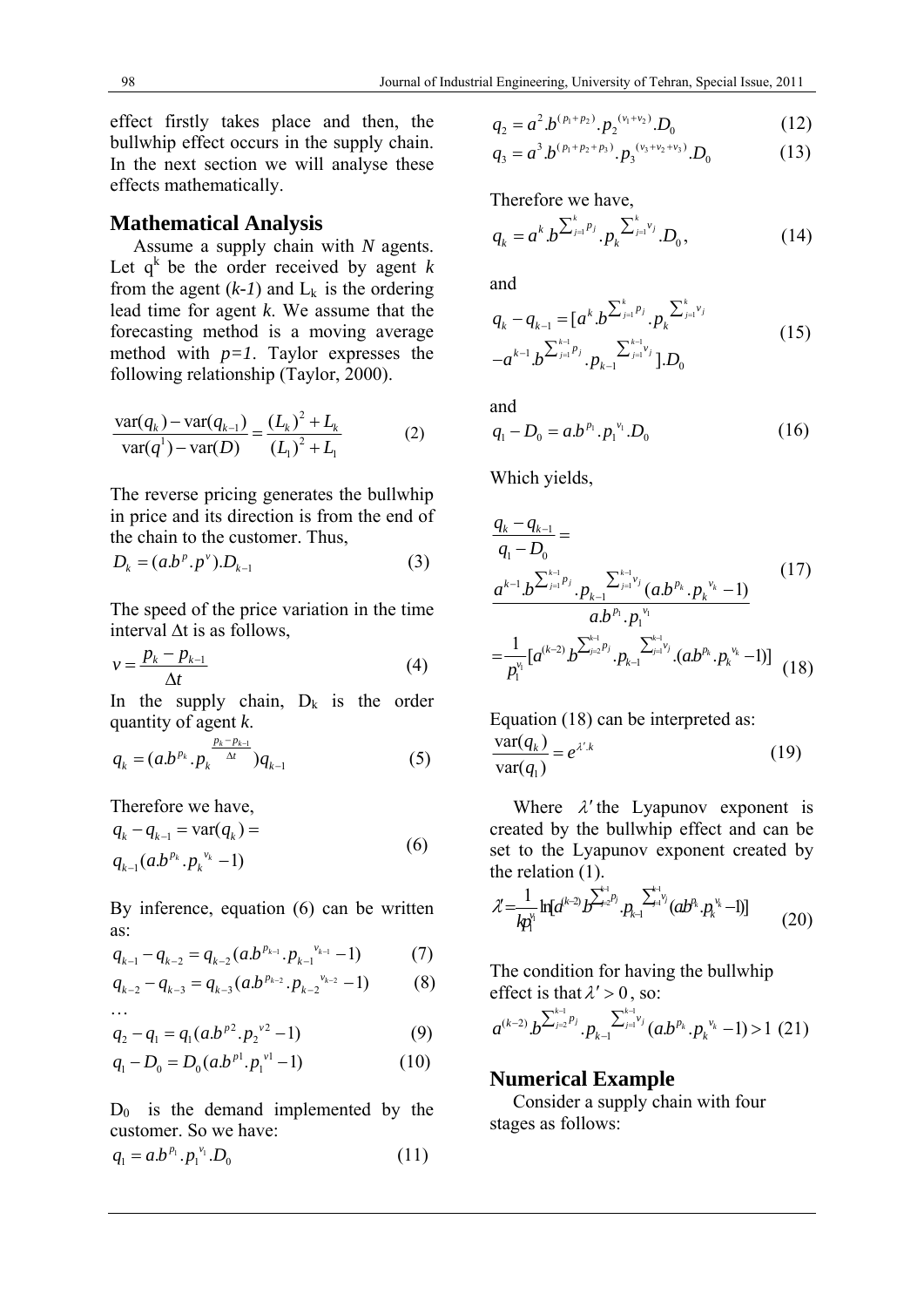

 **Figure 3: A supply chain with four stages**

Where  $p_1, p_2, p_3$  and  $p_4$  are the prices in stages 1 to 4 for the supply chain. The relation between  $q_k$  and  $q_{k-1}$  is supposed to be as follows:

$$
q_k = [8.4341 * (0.874)^{p_k} * p_k^2] * q_{k-1} \qquad (22)
$$

and the demand (*D*) is obtained as follows:  $D = 8.4341*(0.874)^p * p^2$  (23)

 Where *p* is assumed to be a random uniform variable. The results of computations are represented in appendix. For instance the results of  $q_4$  are plotted versus  $q_4$  (n th value of  $q_4$  versus the  $(n-1)$ ) th value of  $q_4$ ). In this case the value of  $\lambda$ ' will be 0.043 which is greater than zero that is the sign of being bullwhip.

#### **Conclusion**

 By augmenting the price of a good, we expect that its demand will be diminished. But in a short interval of time, the price of some goods rise suddenly and simultaneously their demand rises with a

considerable speed. It is obvious that the reason must be in psychological behaviours of customers. This fact is not consistent with the traditional price and demand elasticity theorems. We have presented a new mathematical function where demand for a price is influenced by price and price velocity. When the price elevation speed is low or zero, the proposed function's behaviour is like the classical iso-elastic function and when the price rises, the demand will be diminished. But when the speed is high enough, the behaviour of the proposed function becomes different from classical one. When the price rises, the demand also rises. The proposed model could explain the turmoil on market price and demand fluctuations for some products such as rice in some countries like Iran where demand and price had similar trend in short run and opposite trend for long run. The bullwhip effect has also been studied for the market where our proposed model could explain the behaviour of the changes on price and demand. It is shown that the variation of price causes the variation in demand and in fact we are faced a positive feedback between the price and demand. While these two factors amplify each other, the bullwhip occurs in both price and demand**.** 

#### **References:**

- 1- Hsieh, Kun-Lin | Chen, Yan-Kwang .(2006). "Analaysis bullwhip effect in supply chain model by using bootstrap technique."*WSEAS Transactions on Information Science and Applications*, Vol. 3, No. 2, PP. 2505-2510.
- 2- H., Lee, Padmanabhan,V. and Whang, S.(1997)."The bullwhip effect in supply chains." *Sloan Management Review.* Vol. 38, No. 3, PP. 93-102.
- 3- Metters, R. ( 1997). "Quantifying the bullwhip effect in supply chains." *Journal of Operations Management*. Vol. 15, PP. 89-100.
- 4- Geary,S., Disney,S.M. and Towill,D.R. (2006). "On bullwhip in supply chains-historical review, present practice and expected future impact." *International Journal of Production Economics*. Vol. 101, PP. 2-18.
- 5-Towill, D.R., Naim,M.M. and Wikner,J.( 1992). "Industrial dynamics simulation models in the design of supply chains." *International Journal of Physical Distribution & Logistics Management*. Vol. 22, No. 5, PP. 3-13.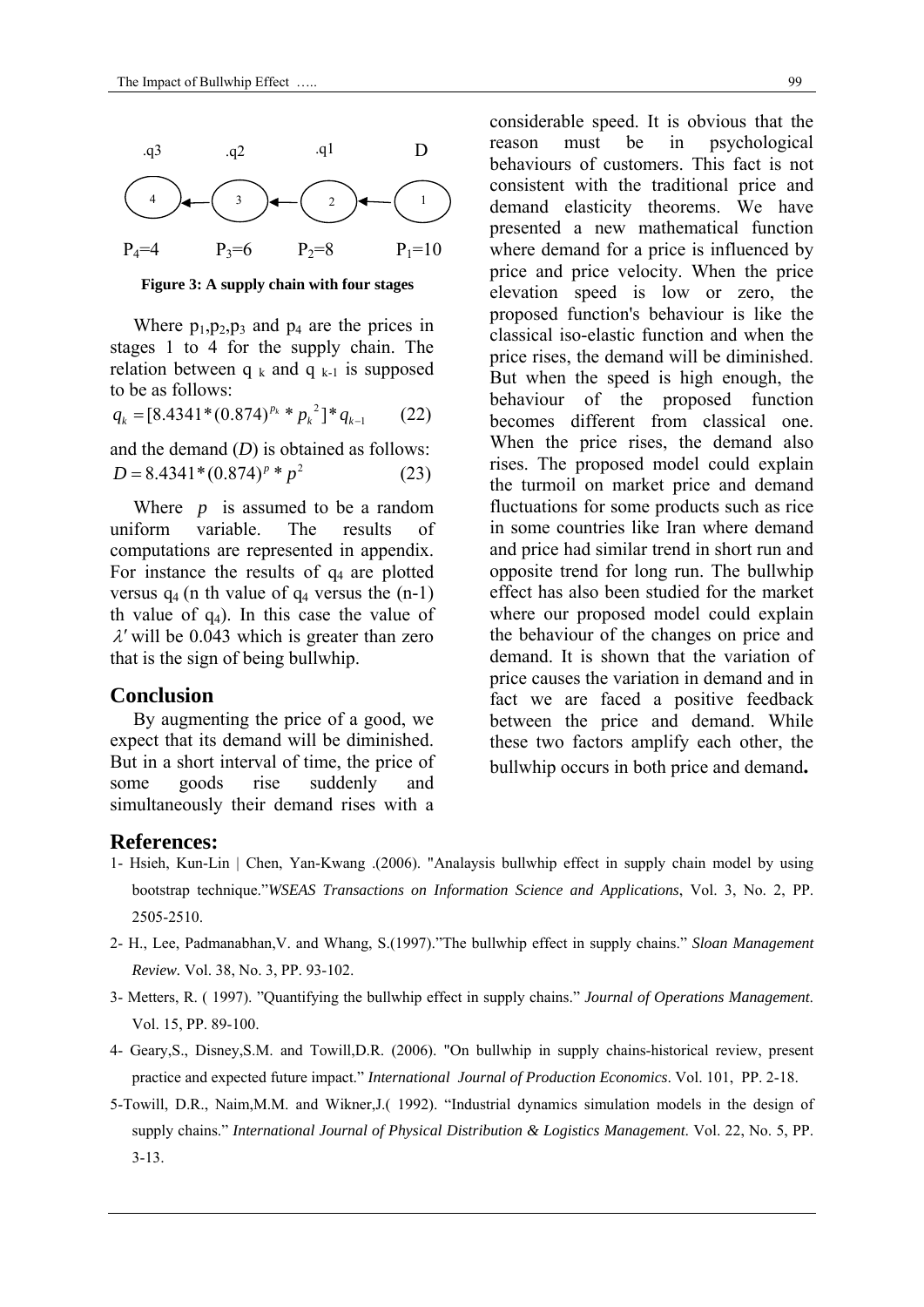- 6- Dejonckheere,j., Disney ,S.M., Lambrecht, M. R. and Towill, D. R. (2003). "Measuring and avoiding the bullwhip effect: A control theoretic approach." *European Journal of Operational Research*. Vol. 147, No. 3, PP. 567-590.
- 7- Disney,S.M.,Towill,D.R.(2003). "The effect of vendor managed inventory (VMI) dynamics of the bullwhip effect in supply chains." *International Journal of Production Economics* .Vol 85,No 2,PP. 199-216.
- 8- Disney, S.M. and Towill, D. (2003) "Vendor-managed inventory and bullwhip reduction in a two-level supply chain." *International Journal of Operations & Production Management*. Vol. 23, No. 6, PP. 625-651.
- 9- Taylor, D.H. (1999). "Measurement and analysis of demand amplification across the supply chain." *International Journal of Logistics management.* Vol. 10, No. 2, PP. 55-70.
- 10- Taylor, D.H. ( 2000)."Demand amplification: has it got us beat?" *International Journal of Physical Distribution & Logistics Managemen.* Vol. 30, No. 6, PP. 515-533.
- 11- Paik, S.K. and bagchi, P.K. ( 2007). "Understanding the causes of the bullwhip effect in a supply chain. "*International Journal of Retail & Distribution Management*. Vol. 35, No. 4, PP. 308-324.
- 12- Zhen, X.Y., Hong, Y. and Cheng, T.C. (2001). "Benefits of information sharing with supply chain partnerships." *Industrial Management & data System*. Vol. 101, No. 4, PP. 114-120.
- 13- Lee, H., Padmanabhan, V. and Whang, S. ( 1997). "Information distortion in a supply chain: The bullwhip effect." *Management Science*. Vol. 43, No. 4, PP. 546-548.
- 14- Lu, Y., Tong, Y. and Tang, X.(2004)." Study on the complexity of the bullwhip effect." *Journal of Electronic Science Technology of China*. Vol. 2, No. 3, PP. 86-91.
- 15- Miragliotta, G.( 2006) "Layers and mechanisms:A new taxonomy for the bullwhip effect." *International Journal of production economics*. Vol. 104, PP. 365-381.
- 16- Ozelkan, E.C. and Cakanyildirim, M. (2009). "Reverse bullwhip effect in pricing." *European Journal of Operational Research*. Vol. 192, PP. 302-312.
- 17- Ma, J. and Feng, Y. (2008). "The Study of the chaotic behavior in retailer's demand model." *Discrete Dynamics in Nature and Society*. [ID 792031].
- 18- Pan, R. K and Sinha, S. (2007) "Self-organization of price fluctuation distribution in evolving markets." EPL(Europhysics Letters)*, Vo.l 77, No. 5.*
- 19- Shalizi, C.R. ( 2006) *Methods and Techniques of Complex Systems Science: An Overview.* In T.S. Deisboeck & J.Y.Kresh (Eds), Complex Systems Science in Biomedicine, New York: Springer. PP. 33-114.
- 20- Warburton, R. D. H. (2004) "An Analytical Investigation of the Bullwhip Effect." *Production and Operations Management.* Vol. 13, No.2, PP.150–160.
- 21- Hull, B. ( 2005)." The role of elasticity in supply chain performance*." International Journal of Production Economics*, Vol. 98 , No. 3, PP. 301-314.
- 22- Makui, A. and Madadi, A. (2007). "The bullwhip effect and Lyapunov exponent." *Applied Mathematics and Computation.* Vol. 189, PP. 35-40.
- 23- Lyapunov, A.M. (1892). "General problem on motion stability, Kharkov." *Kharkovskoye Matemacheskoe Obshchestvo.* Vol. 11.
- 24- Raisuddin, A. and Bernard, A.(1989). *Rice Price Fluctuation and an Approach to Price Stabilization in Bangladesh*. Research Report 72, International Food Policy Research Institute, Banglades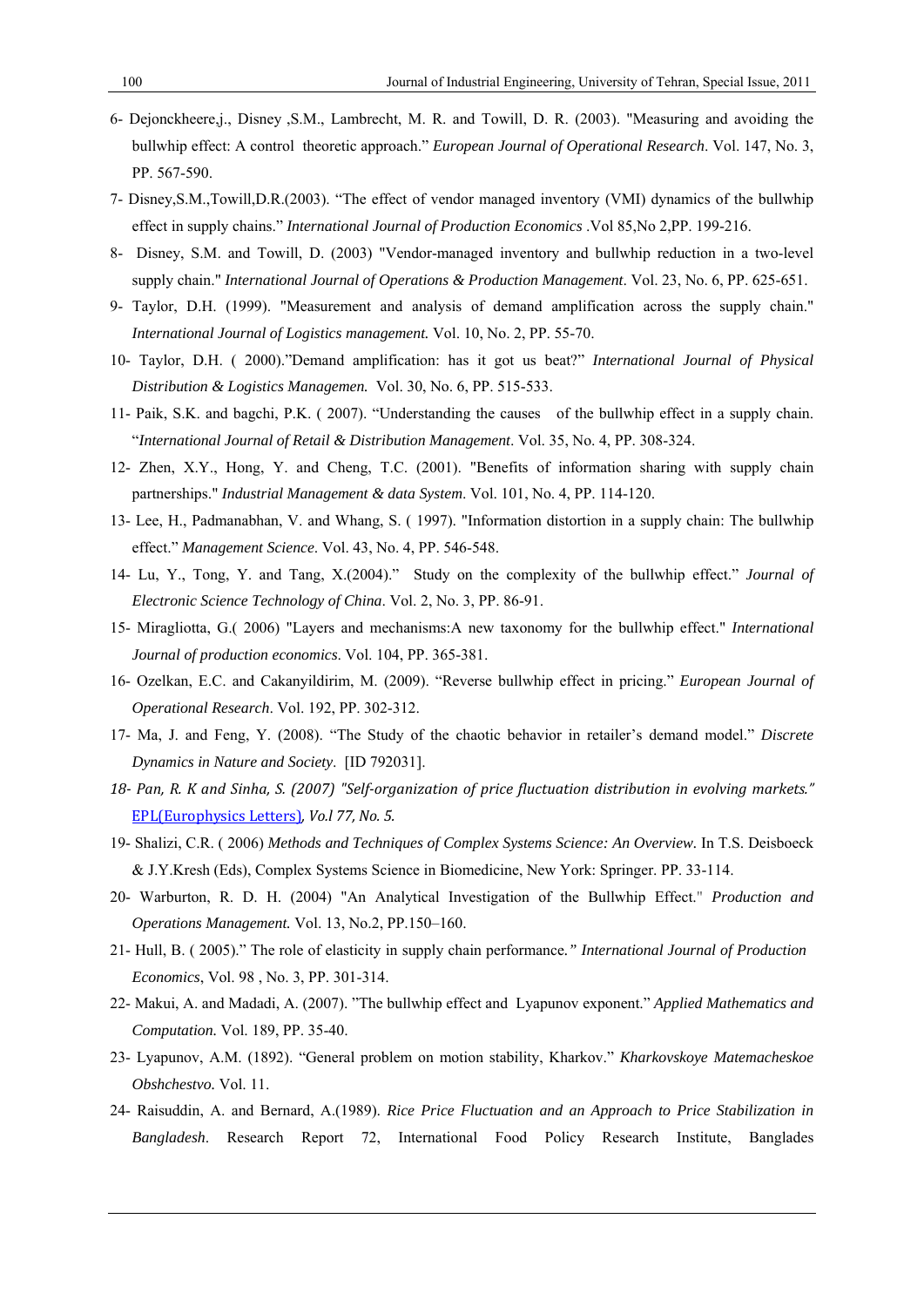## **Appendix:**

The computations of a numerical example of a supply chain with four stages:

| р        | D           | q1       | q2      | q3        | q4         |
|----------|-------------|----------|---------|-----------|------------|
| 11.142   | 233.4991877 | 51219.87 | 6024605 | 257978491 | 1783365671 |
| 8.622341 | 196.3273239 | 43065.93 | 5065519 | 216909648 | 1499463074 |
| 9.636627 | 213.9224416 | 46925.56 | 5519498 | 236349382 | 1633846963 |
| 2.813828 | 45.71481819 | 10027.9  | 1179506 | 50507413  | 349149983  |
| 12.57638 |             |          | 6327307 |           | 1872969384 |
|          | 245.2311586 | 53793.37 | 5993216 | 270940404 |            |
| 11.02782 | 232.282606  | 50953    |         | 256634366 | 1774073947 |
| 6.763404 | 155.1627941 | 34036.17 | 4003417 | 171429562 | 1185066223 |
| 7.359987 | 169.5577889 | 37193.82 | 4374828 | 187333681 | 1295008959 |
| 7.335901 | 168.9971371 | 37070.84 | 4360362 | 186714253 | 1290726943 |
| 11.66803 | 238.5544295 | 52328.77 | 6155038 | 263563708 | 1821975418 |
| 7.792673 | 179.3202737 | 39335.3  | 4626714 | 198119634 | 1369570590 |
| 15.71958 | 250.9024448 | 55037.41 | 6473634 | 277206249 | 1916284212 |
| 10.95969 | 231.5360998 | 50789.25 | 5973955 | 255809599 | 1768372456 |
| 7.471405 | 172.1279942 | 37757.62 | 4441143 | 190173339 | 1314639074 |
| 13.51904 | 249.5865294 | 54748.75 | 6439681 | 275752377 | 1906233819 |
| 6.232482 | 141.5245743 | 31044.52 | 3651532 | 156361555 | 1080903407 |
|          |             | 52462.83 |         |           |            |
| 11.73868 | 239.1655804 |          | 6170806 | 264238930 | 1826643124 |
| 8.048343 | 184.8058131 | 40538.6  | 4768248 | 204180259 | 1411466764 |
| 7.955233 | 182.8329124 | 40105.82 | 4717345 | 202000526 | 1396398603 |
| 11.60518 | 237.9973763 | 52206.58 | 6140665 | 262948255 | 1817720887 |
| 12.7531  | 246.2406481 | 54014.81 | 6353353 | 272055725 | 1880679427 |
| 7.746074 | 178.2975087 | 39110.95 | 4600325 | 196989645 | 1361759154 |
| 10.82773 | 230.0462932 | 50462.45 | 5935516 | 254163606 | 1756993958 |
| 10.43144 | 225.220196  | 49403.81 | 5810996 | 248831556 | 1720134317 |
| 7.902805 | 181.7094646 | 39859.39 | 4688358 | 200759300 | 1387818195 |
| 11.08986 | 232.9489874 | 51099.18 | 6010409 | 257370609 | 1779163480 |
| 9.544892 | 212.4778843 | 46608.68 | 5482226 | 234753381 | 1622814059 |
| 9.802608 | 216.4619237 | 47482.61 | 5585020 | 239155095 | 1653242427 |
|          | 198.2903913 |          |         |           |            |
| 8.726091 |             | 43496.54 | 5116169 | 219078517 | 1514456132 |
| 10.88199 | 230.6658866 | 50598.36 | 5951502 | 254848155 | 1761726144 |
| 9.296512 | 208.4198743 | 45718.52 | 5377524 | 230269943 | 1591820737 |
| 15.01659 | 251.6996179 | 55212.27 | 6494202 | 278086995 | 1922372674 |
| 10.81629 | 229.9144025 | 50433.52 | 5932113 | 254017888 | 1755986634 |
| 6.390795 | 145.6666395 | 31953.11 | 3758403 | 160937861 | 1112538707 |
| 11.16201 | 233.707971  | 51265.67 | 6029992 | 258209162 | 1784960268 |
| 15.1627  | 251.6211998 | 55195.07 | 6492179 | 278000356 | 1921773751 |
| 10.17486 | 221.8107553 | 48655.92 | 5723027 | 245064681 | 1694094487 |
| 7.167254 | 165.0220204 | 36198.87 | 4257799 | 182322398 | 1260366723 |
| 8.172325 | 187.3882778 | 41105.08 | 4834879 | 207033462 | 1431190511 |
| 5.646499 | 125.701835  | 27573.68 | 3243283 | 138880011 | 960056176  |
| 7.003156 | 161.0726394 | 35332.54 | 4155899 | 177958976 | 1230203062 |
| 10.5009  | 226.1044323 | 49597.77 |         | 249808493 | 1726887732 |
|          |             |          | 5833810 |           |            |
| 9.484903 | 211.5174245 | 46398    | 5457445 | 233692230 | 1615478484 |
| 12.90196 | 247.0204915 | 54185.87 | 6373474 | 272917324 | 1886635534 |
| 8.850844 | 200.6018559 | 44003.58 | 5175808 | 221632309 | 1532110098 |
| 16.40888 | 249.1522027 | 54653.48 | 6428475 | 275272517 | 1902916620 |
| 15.91503 | 250.4992213 | 54948.96 | 6463230 | 276760753 | 1913204565 |
| 9.909448 | 218.0460722 | 47830.11 | 5625893 | 240905320 | 1665341467 |
| 10.05359 | 220.1207752 | 48285.21 | 5679424 | 243197528 | 1681187150 |
| 7.667392 | 176.554702  | 38728.65 | 4555358 | 195064128 | 1348448351 |
| 15.51814 | 251.2374046 | 55110.88 | 6482276 | 277576325 | 1918842490 |
| 2.578523 | 39.62476631 | 8692.001 | 1022374 | 43778899  | 302636804  |
| 11.85649 | 240.1496621 | 52678.7  | 6196197 | 265326179 | 1834159114 |
| 9.405057 | 210.2196532 | 46113.32 | 5423961 | 232258405 | 1605566668 |
| 5.423568 | 119.5066909 | 26214.72 | 3083440 | 132035388 | 912740349  |
|          | D           | q1       | q2      | q3        | q4         |
| p        | 228.0844093 |          |         |           |            |
| 10.66133 |             | 50032.09 | 5884896 | 251996044 | 1742009938 |
| 9.402247 | 210.1735718 | 46103.21 | 5422772 | 232207492 | 1605214718 |
| 14.64598 | 251.6826235 | 55208.55 | 6493763 | 278068219 | 1922242879 |
| 6.534286 | 149.3667807 | 32764.77 | 3853872 | 165025913 | 1140798782 |
| 9.672203 | 214.474797  | 47046.72 | 5533749 | 236959644 | 1638065614 |
| 16.41341 | 249.1377512 | 54650.31 | 6428102 | 275256551 | 1902806246 |
| 12.2445  | 243.0846742 | 53322.52 | 6271924 | 268568889 | 1856575466 |
| 15.21389 | 251.5826359 | 55186.61 | 6491184 | 277957749 | 1921479216 |
| 7.919183 | 182.0613819 | 39936.58 | 4697438 | 201148111 | 1390505987 |
| 13.0917  | 247.9225656 | 54383.75 | 6396749 | 273913969 | 1893525184 |